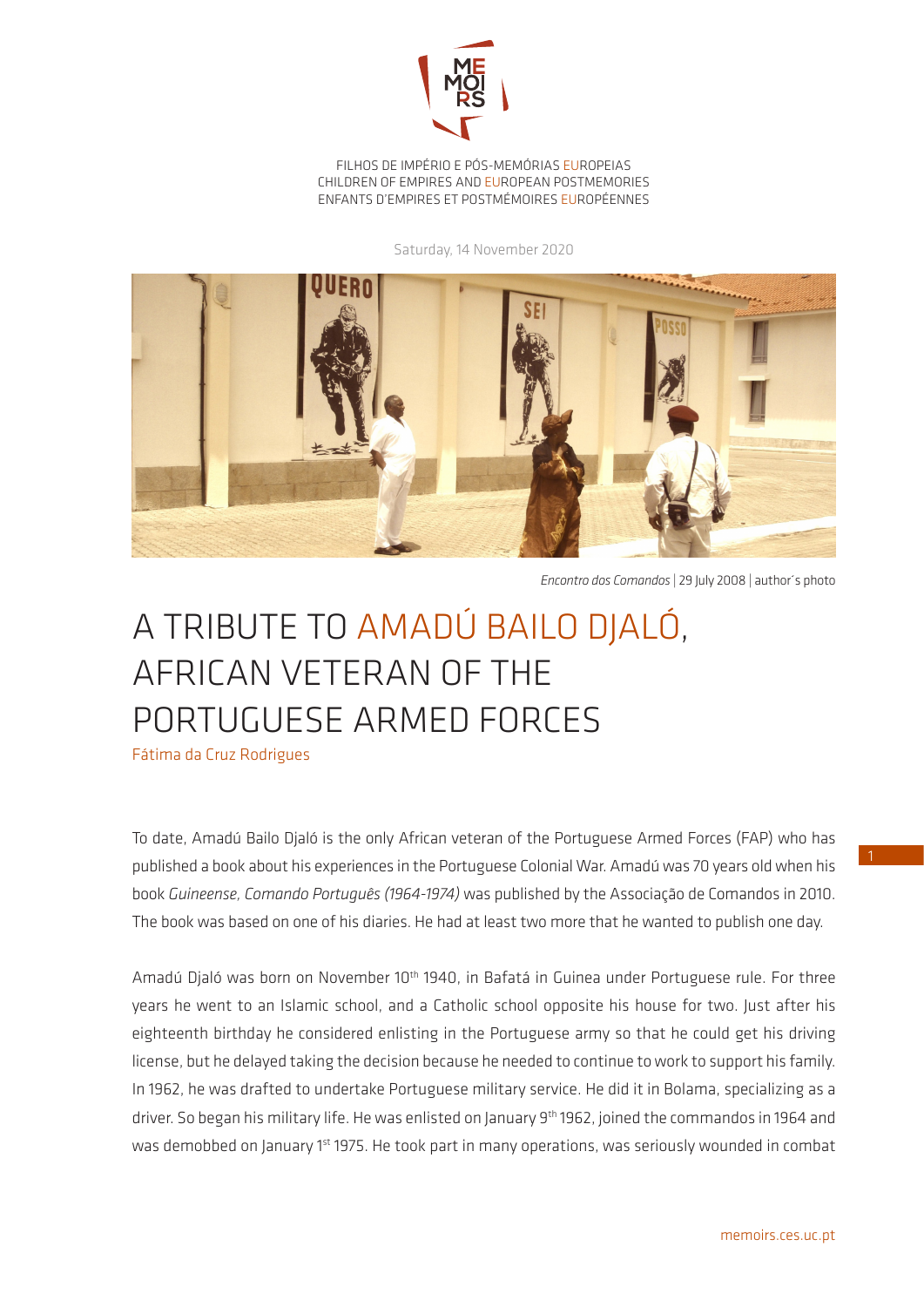

twice and was awarded the Medal of the Cross of War and the Medal of Dedication and Merit. The cover flap of his book notes that on April 25<sup>th</sup> 1974, Amadú Djaló "learned on a soldier's radio that there had been a military coup in Lisbon. That day that war ended, and another began, the struggle for survival in Guinea-Bissau. Arrested more than once, he kept on escaping until, in 1986, he came to Lisbon".

I met Amadú Djaló on the 13<sup>th</sup> April 2007, when he gave me the first interview of my PhD research, that resulted in the thesis *African Veterans of the Portuguese Armed Forces: War as a Territory of (Re) conciliation*. Without Amadú's generosity, much of that work would not have been possible. For that, and much more, I offer my tribute to him.

On the day that I met Amadú Djaló, he confessed to me that he had two big unfulfilled wishes in his life: the first was to publish his manuscript of his life story as a book; the second was to secure Portuguese nationality for his two daughters. In 2010 his book was published, and in 2011 his two daughters finally received their Portuguese nationality, after many years of efforts and deferred decisions.

Beyond these two desires, Amadú Djaló held onto one more: to return definitively to Guinea-Bissau. He wanted to go back because although, as he emphasized, he was Portuguese, Guinea was his homeland, the land where he had left his two wives and that promised a better climate for his poor health. However, he feared that his past in Guinea during the colonial period could still create problems. So, he further delayed his return to Guinea, while planning to publish a second book.

Amadú Bailo Djaló was a senior officer in the Portuguese Army, in a company of African commandos in Guinea. He fought for eleven years there. Muslim, and of futa-fulani heritage, he entered military service on 9<sup>th</sup> January 1962, before the war "officially" began, and remained in the Portuguese Armed Forces (FAP) until the 1st of January 1975. He was promoted to First Corporal on 1<sup>st</sup> January 1966 and on 12<sup>th</sup> February 1970 he graduated as a Lance Sergeant. The following year, on 7<sup>th</sup> November he was made a Sergeant. He received three awards for bravery in operations, one in 1966, another in 1967, and the last in 1972. In 1973, Amadú Djaló was awarded the Medal of the Cross of War 3<sup>rd</sup> class, the same year in which he became a lieutenant.

After the independence of Guinea-Bissau, Amadú Djaló escaped from prison several times and began to go frequently to Senegal. He went to Senegal not to retire, as other African veterans did to protect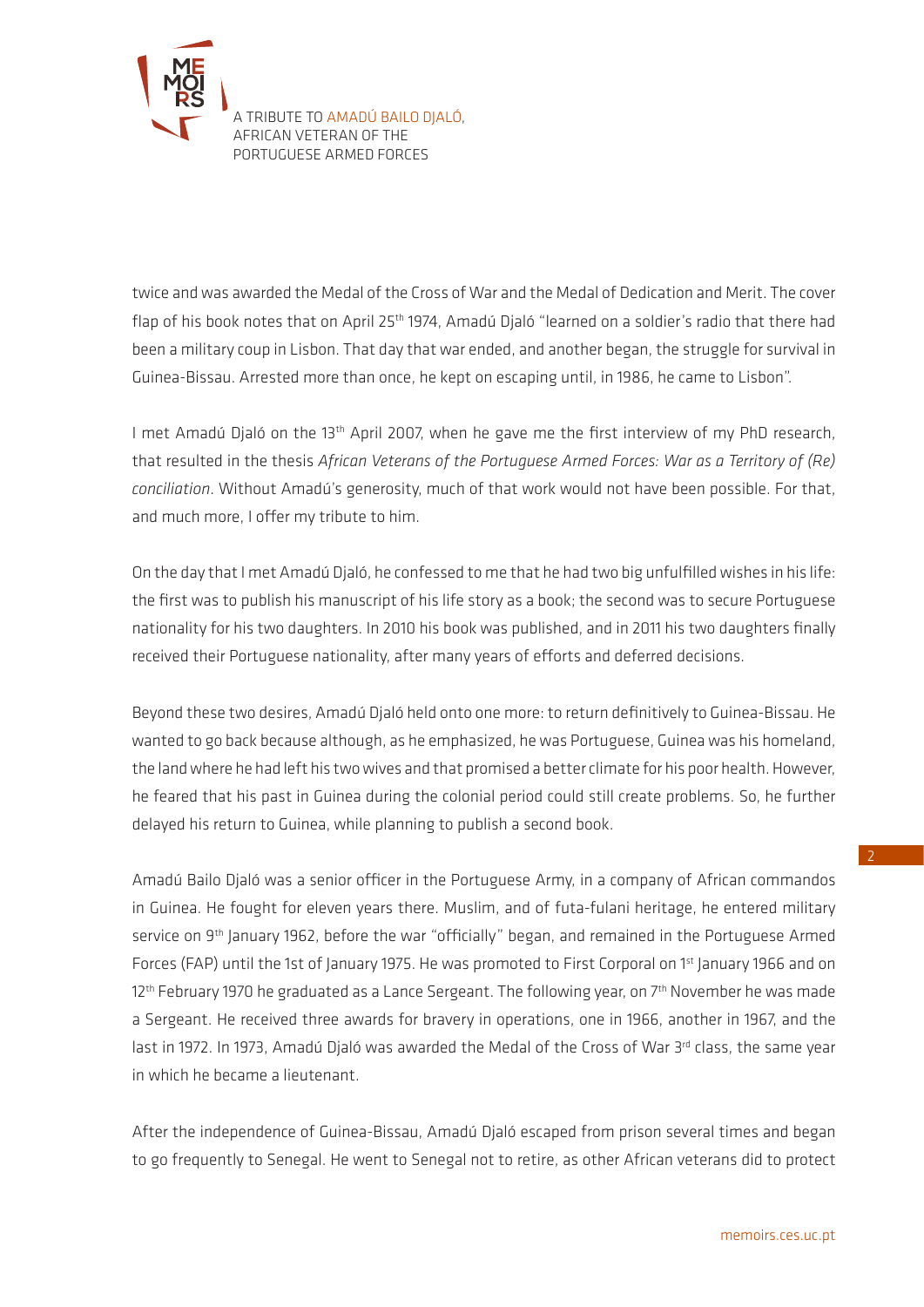

themselves from the persecution they suffered after the independence of Guinea-Bissau, but to take care of his trading business. From 1986 he lived in Portugal. He left Guinea under its own steam, and when he arrived in Portugal he lived at the Commandos Association, with other veterans. In 1982, in collaboration with the Portuguese Government of the time, the Association had brought a group of 22 African veterans to Lisbon. They were initially housed by the Association in improvised housing at its own headquarters and, later, in housing assigned by the Lisbon Council. The Association took care of housing expenses until the veterans were able to provide for themselves. They also paid for food and gave the veterans a subsidy for personal expenses. Amadú Djaló lived in this situation, with the status of an immigrant, until he completed the process that recognized him as a member of the Portuguese Armed Forces. In order to take advantage of Portuguese citizenship, and obtain retirement from the Armed Forces, he was required to apply for the Portuguese nationality that he had lost with the independence of Guinea- Bissau. Until his health was no longer good enough, he worked as a security guard and bought videotapes abroad, mainly in Paris, and sold them in Portugal. After a few years in Portugal, Amadú Djaló became one of the leading members of the Commandos Association.

One by one, Amadú Djaló brought his children from Guinea and watched them move on, one by one, after having acquired Portuguese nationality, to London, Spain and the United States. Amadú Djaló lived on the outskirts of Lisbon with two of his daughters and grandchildren. His house was always full of fellow countrymen, some veterans like him, others friends from his homeland who visited him often, or who lived in his house for periods.

Like many veterans originally from Guinea, Amadú Djaló rarely wore African clothes or signs of religious affiliation, except on special religious occasions, particularly during Ramadan, when going to the mosque or while attending a religious ceremony. In military ceremonies and veterans' meetings, unlike other Guinean veterans Amadú Djaló did not tend emphasize his African or Muslim origins, other than by bringing lunch from home, or ordering it specially, so as not to risk eating pork. On these occasions, Amadú Djaló rarely wore the medals that he received during the Colonial War.

But he was sure to wear the marks that showed his belonging to the Portuguese Armed Forces, including his beret and his commando badge, of which he was very proud. He wore them, for example, at the Ceremony on the 29<sup>th</sup> June 2007 that marked a very special moment for Guinean commandos. On that day, two plaques were unveiled with the names of Guinean commandos shot after 1974. Amadú Bailo Djaló was among the men who presided over the unveiling ceremony.